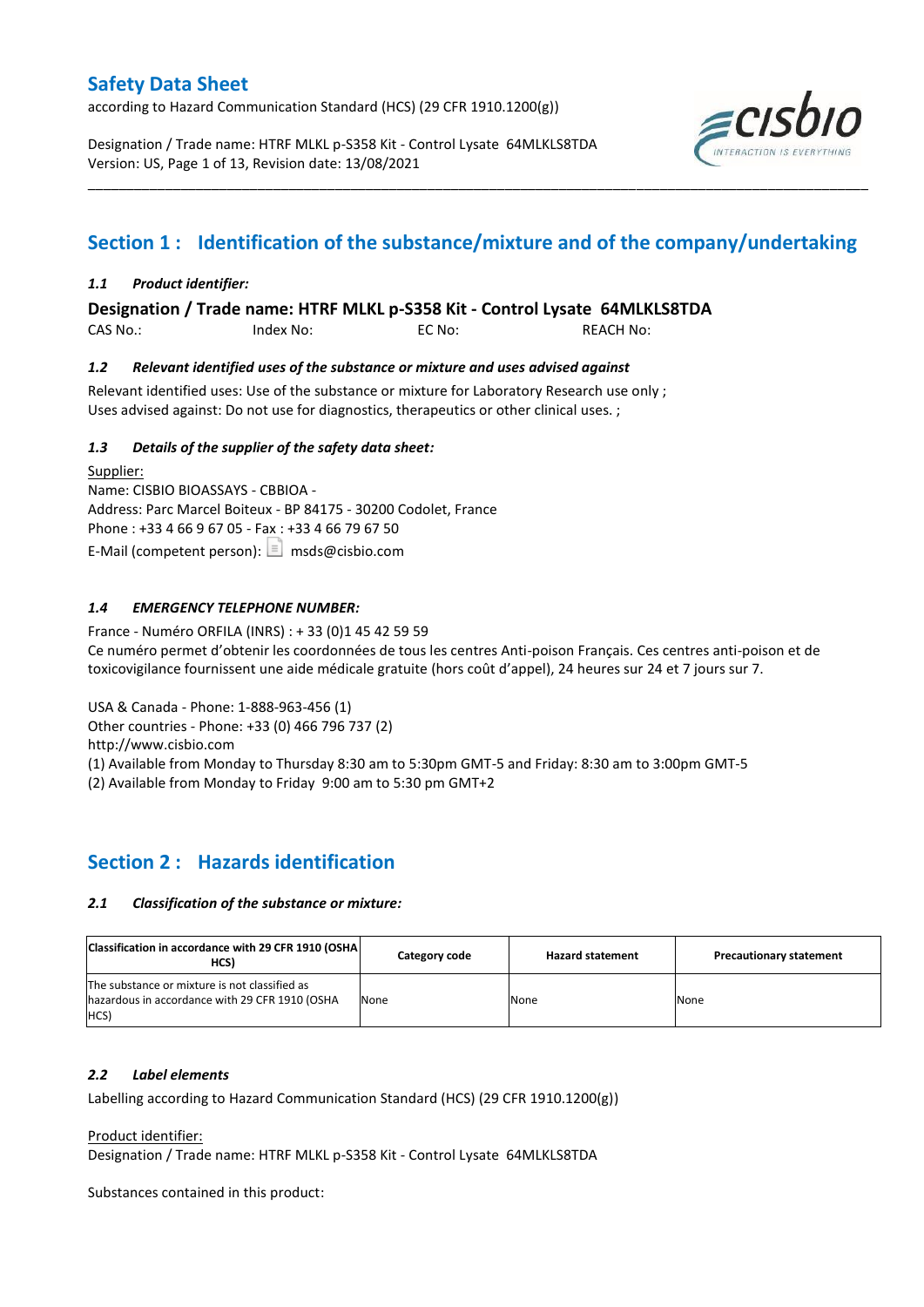according to Hazard Communication Standard (HCS) (29 CFR 1910.1200(g))

Designation / Trade name: HTRF MLKL p-S358 Kit - Control Lysate 64MLKLS8TDA Version: US, Page 2 of 13, Revision date: 13/08/2021



Hazard pictograms

Signal word:

Hazard and precautionary statements:

#### *2.3 Other hazards*

The mixture contains substances classified as 'Substances of Very High Concern' (SVHC) published by the European CHemicals Agency (ECHA) under article 57 of REACH at levels of 0.1% or higher. This substance or mixture contains no components considered to be either persistent, bioaccumulative and toxic (PBT), or very persistent and very bioaccumulative (vPvB) at levels of 0.1% or higher ;

\_\_\_\_\_\_\_\_\_\_\_\_\_\_\_\_\_\_\_\_\_\_\_\_\_\_\_\_\_\_\_\_\_\_\_\_\_\_\_\_\_\_\_\_\_\_\_\_\_\_\_\_\_\_\_\_\_\_\_\_\_\_\_\_\_\_\_\_\_\_\_\_\_\_\_\_\_\_\_\_\_\_\_\_\_\_\_\_\_\_\_\_\_\_\_\_\_\_\_\_\_

Adverse human health effects: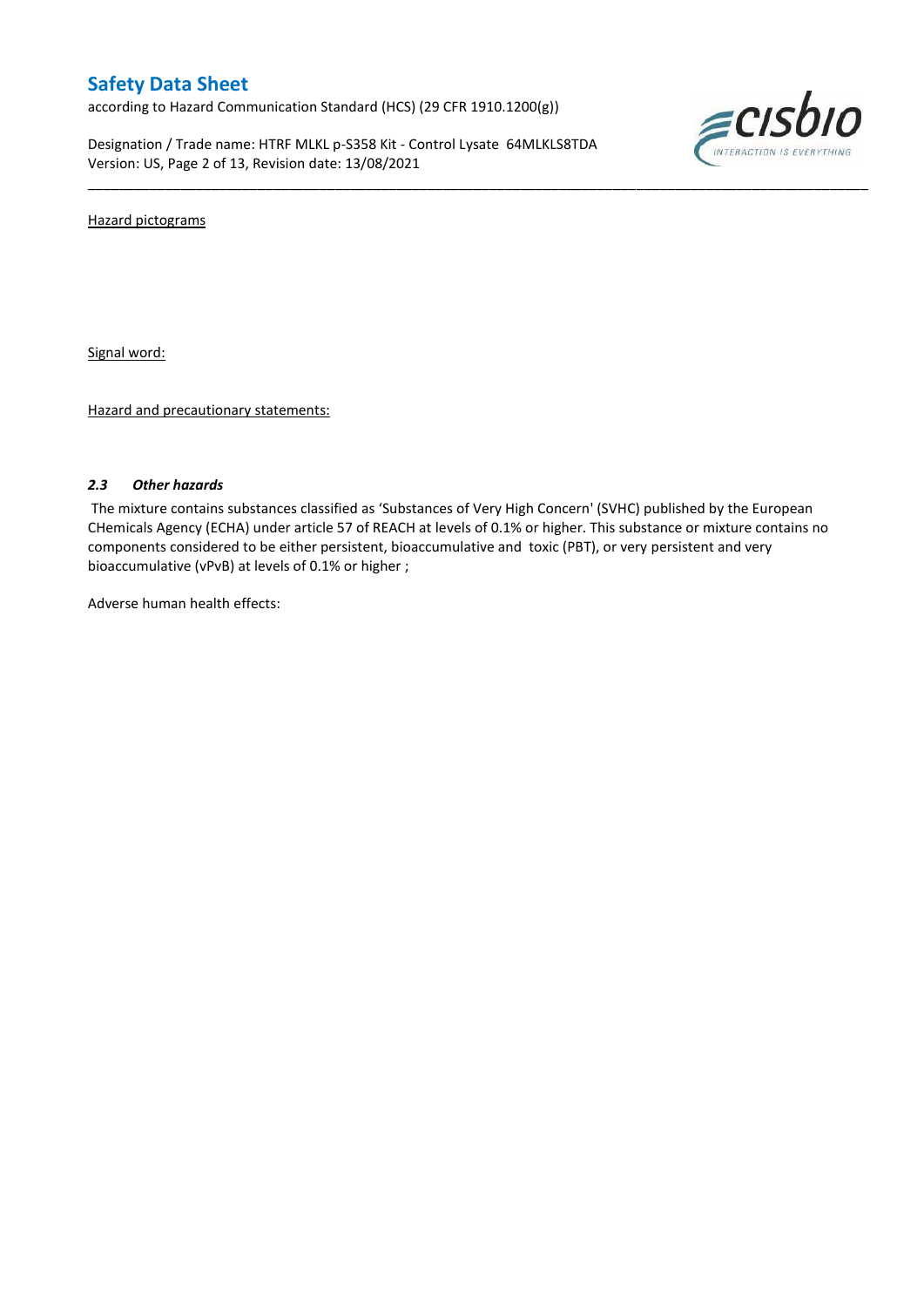according to Hazard Communication Standard (HCS) (29 CFR 1910.1200(g))

Designation / Trade name: HTRF MLKL p-S358 Kit - Control Lysate 64MLKLS8TDA Version: US, Page 3 of 13, Revision date: 13/08/2021



## **Section 3 : Composition/information on ingredients**

### *3.2 Mixtures*

Hazardous ingredients:

| Substance name                                                                                 | CAS <sub>n</sub> ° | Index n° | EC n°     | Classification in accordance with 29 CFR <br><b>1910 (OSHA HCS)</b>                                                                                                                                                                  | Concentration<br>(%) | <b>SCL</b> | M-factor |
|------------------------------------------------------------------------------------------------|--------------------|----------|-----------|--------------------------------------------------------------------------------------------------------------------------------------------------------------------------------------------------------------------------------------|----------------------|------------|----------|
| $4-(2-$<br>hydroxyethyl)piperazin-1-7365-45-9<br>vlethanesulphonic acid                        |                    |          | 230-907-9 |                                                                                                                                                                                                                                      | < 10%                |            |          |
| Poly(oxy-1,2-ethanediyl),<br>$\alpha$ -[4-(1,1,3,3-<br>tetramethylbutyl)phenyl]-<br>ω-hydroxy- | 9002-93-1          |          |           | Acute toxicity - Acute Tox. 4 - H302 - Oral<br>Hazardous to the aquatic environment -<br>Aquatic Chronic 2 - H411<br>Serious eye damage/eye irritation - Eye<br>Dam. 1 - H318<br>Skin corrosion/irritation - Skin Irrit. 2 -<br>H315 | $< 1\%$              |            |          |

\_\_\_\_\_\_\_\_\_\_\_\_\_\_\_\_\_\_\_\_\_\_\_\_\_\_\_\_\_\_\_\_\_\_\_\_\_\_\_\_\_\_\_\_\_\_\_\_\_\_\_\_\_\_\_\_\_\_\_\_\_\_\_\_\_\_\_\_\_\_\_\_\_\_\_\_\_\_\_\_\_\_\_\_\_\_\_\_\_\_\_\_\_\_\_\_\_\_\_\_\_

Additional information:

Full text of H- and EUH-phrases: see SECTION 16.

## **Section 4 : First aid measures**

#### *4.1 Description of first aid measures*

**General information**: Do not leave affected person unattended. ; **Following inhalation**: In case of respiratory tract irritation, consult a physician. ; **Following skin contact**:After contact with skin, wash immediately with water ; **Following eye contact**: After contact with the eyes, rinse with water with the eyelids open for a sufficient length of time, then consult an ophthalmologist immediately. ; **Following ingestion**: Do NOT induce vomiting. ; **Self-protection of the first aider**:

### *4.2 Most important symptoms and effects, both acute and delayed*

Symptoms: No known symptoms to date. ; Effects:

### *4.3 Indication of any immediate medical attention and special treatment needed*

Notes for the doctor:

## **Section 5 : Firefighting measures**

### *5.1 Extinguishing media:*

Suitable extinguishing media: This product is not flammable. Use extinguishing agent suitable for type of surrounding fire ;

#### *5.2 Special hazards arising from the substance or mixture*

Hazardous combustion products: /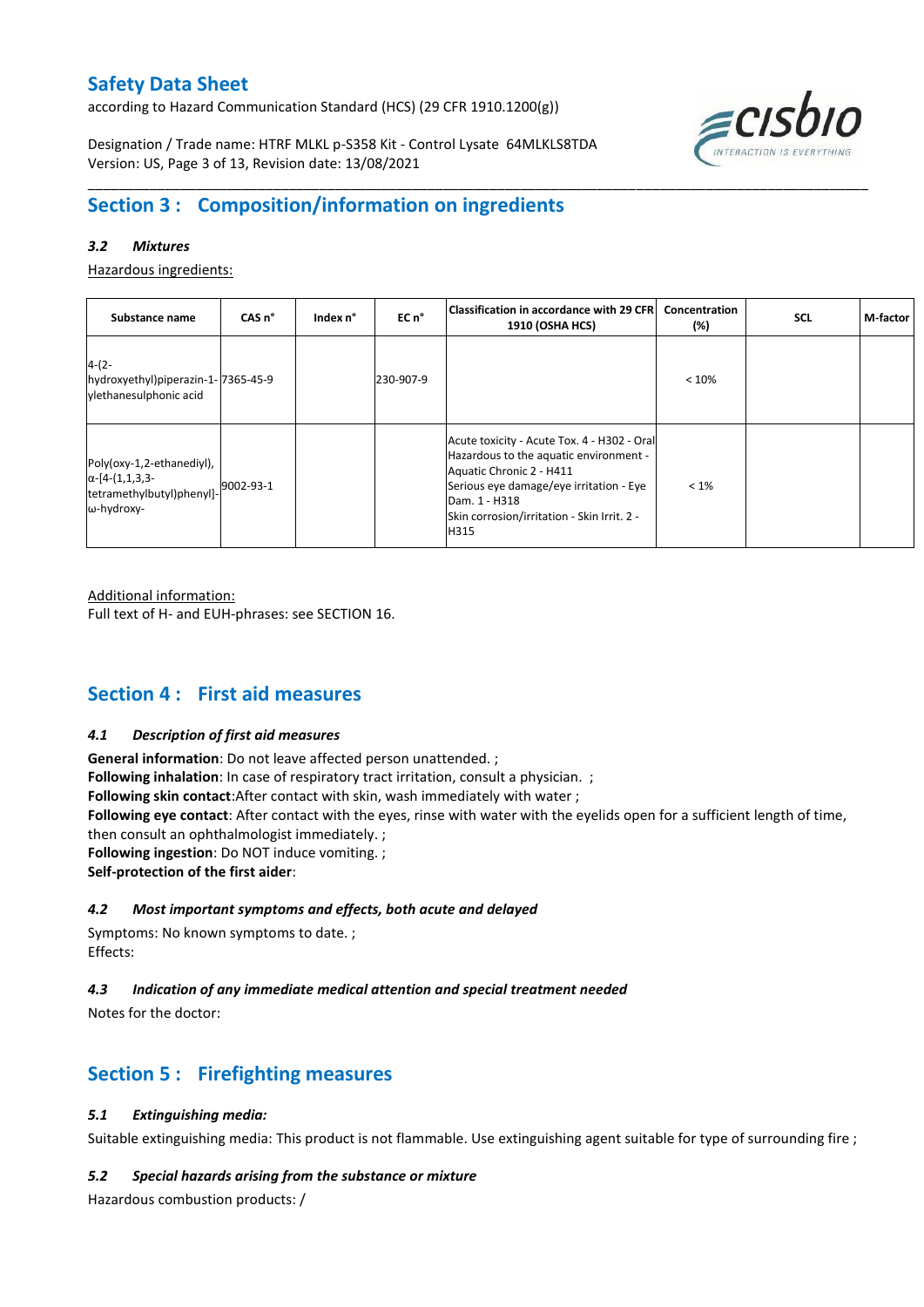according to Hazard Communication Standard (HCS) (29 CFR 1910.1200(g))

Designation / Trade name: HTRF MLKL p-S358 Kit - Control Lysate 64MLKLS8TDA Version: US, Page 4 of 13, Revision date: 13/08/2021

\_\_\_\_\_\_\_\_\_\_\_\_\_\_\_\_\_\_\_\_\_\_\_\_\_\_\_\_\_\_\_\_\_\_\_\_\_\_\_\_\_\_\_\_\_\_\_\_\_\_\_\_\_\_\_\_\_\_\_\_\_\_\_\_\_\_\_\_\_\_\_\_\_\_\_\_\_\_\_\_\_\_\_\_\_\_\_\_\_\_\_\_\_\_\_\_\_\_\_\_\_



### *5.3 Advice for fire-fighters*

Wear Protective clothing. ; Additional information:

## **Section 6 : Accidental release measures**

### *6.1 Personal precautions, protective equipment and emergency procedures*

Emergency procedures: Provide adequate ventilation. ;

### *6.2 Environmental precautions*

Do not allow to enter into surface water or drains. ;

### *6.3 Methods and material for containment and cleaning up*

For cleaning up: Suitable material for taking up: Absorbing material, organic ; Other information:

### *6.4 Reference to other sections*

Additional information:

## **Section 7 : Handling and storage**

### *7.1 Precautions for safe handling*

Protective measures: Advice on safe handling: Avoid contact with skin, eyes and clothes. ; Fire preventions:

Do not eat, drink or smoke in areas where reagents are handled. ; Advice on general occupational hygiene : Handle in accordance with good industrial hygiene and safety practice ;

#### *7.2 Conditions for safe storage, including any incompatibilities*

Requirements for storage rooms and vessels: Keep container tightly closed. ; Hints on storage assembly: Materials to avoid: Further information on storage conditions:

### *7.3 Specific end uses:*

Recommendations on specific end uses: Observe technical data sheet. ;

## **Section 8 : Exposure controls/personal protection**

#### *8.1 Control parameters*

Preliminary remark: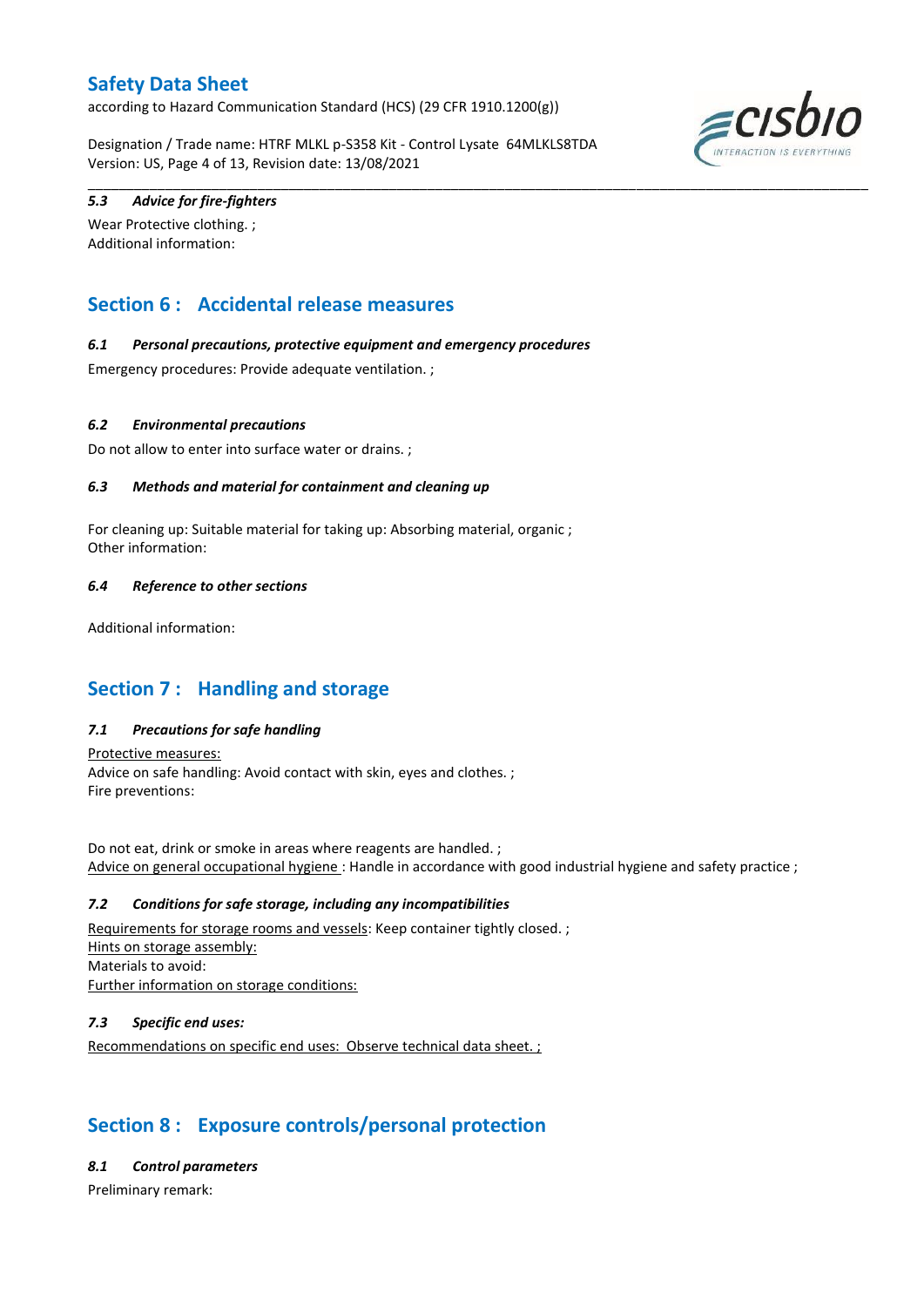according to Hazard Communication Standard (HCS) (29 CFR 1910.1200(g))

Designation / Trade name: HTRF MLKL p-S358 Kit - Control Lysate 64MLKLS8TDA Version: US, Page 5 of 13, Revision date: 13/08/2021



### 8.1.1 Occupational exposure limits:

OSHA (USA)

| Source :                             |        |           |                                                                            | Occupational Safety and Health Administration (OSHA) Permissible Exposure Limits (PELS) from 29 CFR 1910.1000 |                                                                      |                                                                        |
|--------------------------------------|--------|-----------|----------------------------------------------------------------------------|---------------------------------------------------------------------------------------------------------------|----------------------------------------------------------------------|------------------------------------------------------------------------|
| Substance                            | EC No. | CAS-No    | <b>OSHA Permissible</b><br><b>Exposure Limit (PEL)</b><br>8-hour TWA (ppm) | <b>OSHA Permissible</b><br><b>Exposure Limit (PEL) 8-</b><br>hour TWA (mg/m3)                                 | <b>OSHA Permissible</b><br><b>Exposure Limit (PEL)</b><br>STEL (ppm) | <b>OSHA Permissible</b><br><b>Exposure Limit (PEL)</b><br>STEL (mg/m3) |
| $(7365-45-9) / 230-907$ $ 230-907-9$ |        | 7365-45-9 |                                                                            |                                                                                                               |                                                                      |                                                                        |

\_\_\_\_\_\_\_\_\_\_\_\_\_\_\_\_\_\_\_\_\_\_\_\_\_\_\_\_\_\_\_\_\_\_\_\_\_\_\_\_\_\_\_\_\_\_\_\_\_\_\_\_\_\_\_\_\_\_\_\_\_\_\_\_\_\_\_\_\_\_\_\_\_\_\_\_\_\_\_\_\_\_\_\_\_\_\_\_\_\_\_\_\_\_\_\_\_\_\_\_\_

| Source:                              |        | TRGS 903, November 2015, BAuA |             |           |  |  |  |  |  |  |  |
|--------------------------------------|--------|-------------------------------|-------------|-----------|--|--|--|--|--|--|--|
| Substance                            | EC No. | <b>CAS No</b>                 | BGW (mg/m3) | BGW (ppm) |  |  |  |  |  |  |  |
| ./365-45-9 / 230-907-230-907-9<br>19 |        | 7365-45-9                     |             |           |  |  |  |  |  |  |  |

#### 8.1.2 DNEL/PNEC-values:

• DNEL worker

| Source:                  |                     | <b>GESTIS</b> – substance database |                                                 |                                                          |                                                             |                                |                                                                              |                                      |                                                                             |
|--------------------------|---------------------|------------------------------------|-------------------------------------------------|----------------------------------------------------------|-------------------------------------------------------------|--------------------------------|------------------------------------------------------------------------------|--------------------------------------|-----------------------------------------------------------------------------|
| Substance                | EC-No.              | <b>CAS-No</b>                      | Acute – dermal.<br>local effects<br>(mg/kg/day) | Long-term $-$<br>dermal, local<br>effects<br>(mg/kg/day) | Long-term $-$<br>dermal.<br>systemic effects<br>(mg/kg/day) | Acute –<br>linhalation. locall | Acute -<br>inhalation.<br>effects (mg/m3) systemic effects   etc.<br>(mg/m3) | Long-term $-$<br>linhalation. locall | $Long-term -$<br>inhalation.<br>effects (mg/m3) systemic effects<br>(mg/m3) |
| 7365-45-9 /<br>230-907-9 | 230-907-9 7365-45-9 |                                    |                                                 |                                                          |                                                             |                                | 23.5-23.5                                                                    |                                      |                                                                             |

#### DNEL consumer

| Source:                  |        | <b>IGESTIS – substance database</b> |                                                 |                                                          |                                                             |                                                        |                                                       |                                                        |                                                             |
|--------------------------|--------|-------------------------------------|-------------------------------------------------|----------------------------------------------------------|-------------------------------------------------------------|--------------------------------------------------------|-------------------------------------------------------|--------------------------------------------------------|-------------------------------------------------------------|
| Substance                | EC No. | CAS-No                              | Acute - dermal,<br>local effects<br>(mg/kg/day) | Long-term $-$<br>dermal, local<br>effects<br>(mg/kg/day) | $Long-term -$<br>dermal.<br>systemic effects<br>(mg/kg/day) | Acute –<br>linhalation. local<br>$effects$ (mg/m3) $ $ | Acute -<br>inhalation.<br>systemic effects<br>(mg/m3) | $Long-term -$<br>linhalation. local<br>effects (mg/m3) | Long-term $-$<br>inhalation.<br>systemic effects<br>(mg/m3) |
| 7365-45-9 /<br>230-907-9 |        | 230-907-9 7365-45-9                 |                                                 |                                                          |                                                             |                                                        |                                                       |                                                        |                                                             |

### • PNEC

| Source:          | <b>INERIS</b>                  |        |        |                                                                                                           |  |  |              |  |                      |                      |            |  |  |              |  |  |  |
|------------------|--------------------------------|--------|--------|-----------------------------------------------------------------------------------------------------------|--|--|--------------|--|----------------------|----------------------|------------|--|--|--------------|--|--|--|
|                  |                                |        |        | PNEC AQUATIC                                                                                              |  |  |              |  |                      | <b>PNEC Sediment</b> |            |  |  |              |  |  |  |
| <b>Substance</b> | EC-No.                         | CAS No |        | freshwater                                                                                                |  |  | marine water |  | intermittent release |                      | freshwater |  |  | marine water |  |  |  |
|                  |                                |        | (mg/L) | (mg/kg)  (ppm)  (mg/L)  (mg/kg)  (ppm)  (mg/L)  (mg/kg)  (ppm)  (mg/L) (mg/kg) (ppm) (mg/L) (mg/kg) (ppm) |  |  |              |  |                      |                      |            |  |  |              |  |  |  |
| 7365-45-9        | / 230-907- 230-907-9 7365-45-9 |        |        |                                                                                                           |  |  |              |  |                      |                      |            |  |  |              |  |  |  |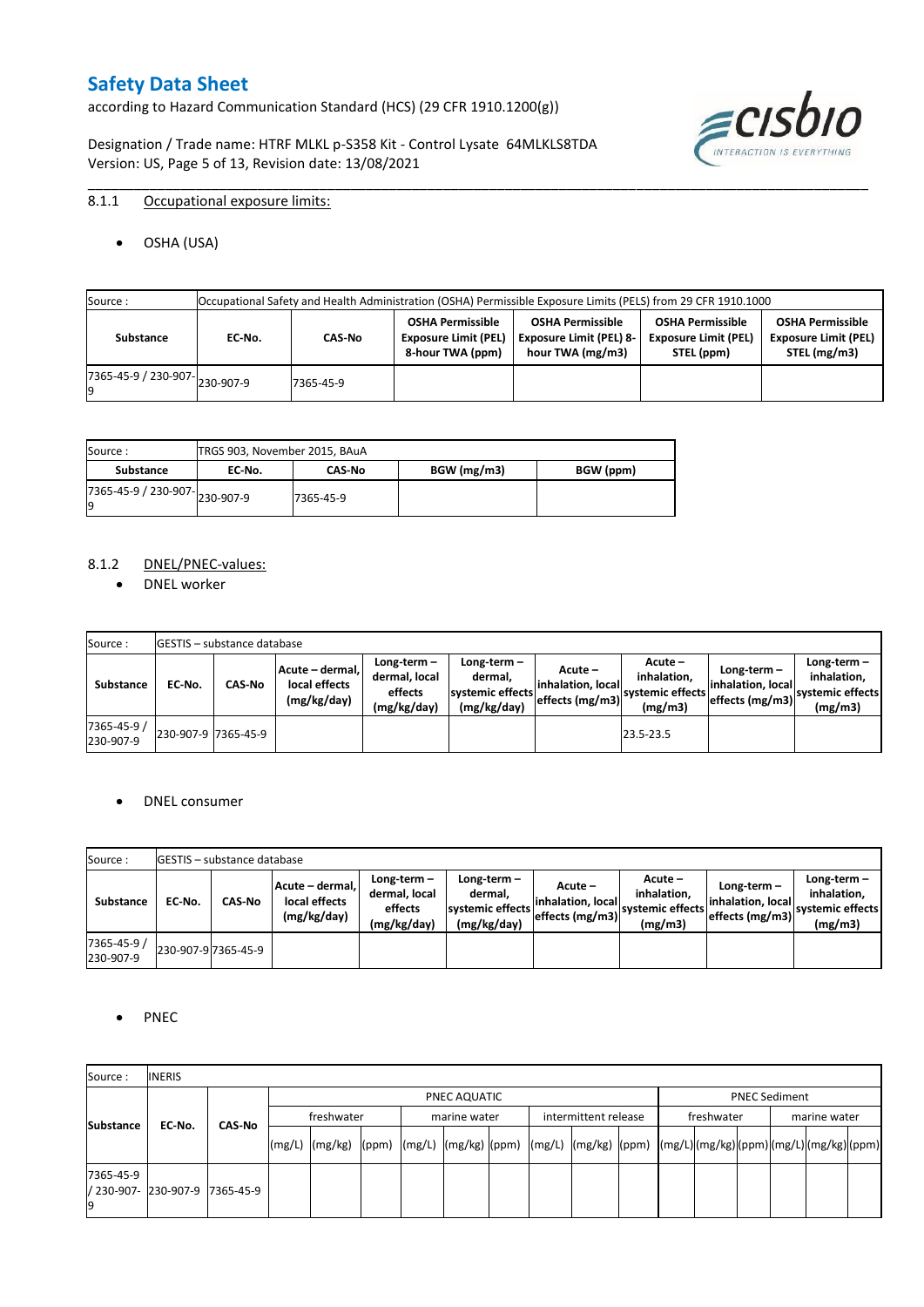according to Hazard Communication Standard (HCS) (29 CFR 1910.1200(g))

≡CISL

Designation / Trade name: HTRF MLKL p-S358 Kit - Control Lysate 64MLKLS8TDA Version: US, Page 6 of 13, Revision date: 13/08/2021

| Source:                  | <b>INERIS</b> |               |        |                                                                                                                                                             |  |  |  |  |  |                             |  |         |       |
|--------------------------|---------------|---------------|--------|-------------------------------------------------------------------------------------------------------------------------------------------------------------|--|--|--|--|--|-----------------------------|--|---------|-------|
|                          |               |               |        | Others<br>PNEC sewage treatment<br>PNEC soil<br>PNEC air<br>plant<br>(mg/kg)<br>(mg/kg)<br>(mg/kg)<br>(mg/L)<br>(mg/L)<br>(mg/L)<br>(ppm)<br>(ppm)<br>(ppm) |  |  |  |  |  |                             |  |         |       |
| <b>Substance</b>         | EC-No.        | <b>CAS-No</b> |        |                                                                                                                                                             |  |  |  |  |  | PNEC secondary<br>poisoning |  |         |       |
|                          |               |               | (mg/L) |                                                                                                                                                             |  |  |  |  |  |                             |  | (mg/kg) | (ppm) |
| 7365-45-9 /<br>230-907-9 | 230-907-9     | 7365-45-9     |        |                                                                                                                                                             |  |  |  |  |  |                             |  |         |       |

\_\_\_\_\_\_\_\_\_\_\_\_\_\_\_\_\_\_\_\_\_\_\_\_\_\_\_\_\_\_\_\_\_\_\_\_\_\_\_\_\_\_\_\_\_\_\_\_\_\_\_\_\_\_\_\_\_\_\_\_\_\_\_\_\_\_\_\_\_\_\_\_\_\_\_\_\_\_\_\_\_\_\_\_\_\_\_\_\_\_\_\_\_\_\_\_\_\_\_\_\_

#### *8.2 Exposure controls*

8.2.1 Appropriate engineering controls:

Technical measures and appropriate working operations should be given priority over the use of personal protective equipment. See section 7

8.2.2 Personal protective equipment:

Eye / Face protection: Safety glasses with side-shields ;

Skin protection:Gloves ;

Respiratory protection:Ensure adequate ventilation ;

Thermal hazards:

8.2.3 Environmental exposure controls:

Consumer exposure control

Measures related to consumer uses of the substance (as such or in mixtures):

Measures related to the service life of the substance in articles:

## **Section 9 : Physical and chemical properties**

#### *9.1 Information on basic physical and chemical properties*

Appearance

| <i><u><b>Tippeurunce</b></u></i> |           |
|----------------------------------|-----------|
| Physical state                   | Liquid    |
| Colour                           | Colorless |
| Odour                            |           |
| Odour threshold (ppm)            |           |

|                                                            |                                       | Value | Concentration<br>(mol/L) | Method | Temperature (°C) | Pressure (kPa) | Remark |
|------------------------------------------------------------|---------------------------------------|-------|--------------------------|--------|------------------|----------------|--------|
| þН                                                         |                                       |       |                          |        |                  |                |        |
| Melting point (°C)                                         |                                       |       |                          |        |                  |                |        |
| Freezing point (°C)                                        |                                       |       |                          |        |                  |                |        |
| Initial boiling point/boiling range (°C)                   |                                       |       |                          |        |                  |                |        |
| Flash point (°C)                                           |                                       |       |                          |        |                  |                |        |
| Evaporation rate (kg/m <sup>2</sup> /h)                    |                                       |       |                          |        |                  |                |        |
| Flammability (type:) (%)                                   |                                       |       |                          |        |                  |                |        |
| Upper/lower<br>flammability or explosive<br>limits         | Upper explosive limit<br>(%)          |       |                          |        |                  |                |        |
|                                                            | Lower explosive limit (%)             |       |                          |        |                  |                |        |
| Vapour pressure (kPa)                                      |                                       |       |                          |        |                  |                |        |
| Vapour density (g/cm <sup>3</sup> )                        |                                       |       |                          |        |                  |                |        |
|                                                            | Density (g/cm <sup>3</sup> )          |       |                          |        |                  |                |        |
| Densities                                                  | Relative density (g/cm <sup>3</sup> ) |       |                          |        |                  |                |        |
|                                                            | Bulk density (g/cm <sup>3</sup> )     |       |                          |        |                  |                |        |
|                                                            | Critical density (g/cm <sup>3</sup> ) |       |                          |        |                  |                |        |
| Solubility (Type: ) (g/L)                                  |                                       |       |                          |        |                  |                |        |
| Partition coefficient (log Pow)<br>n-octanol/water at pH : |                                       |       |                          |        |                  |                |        |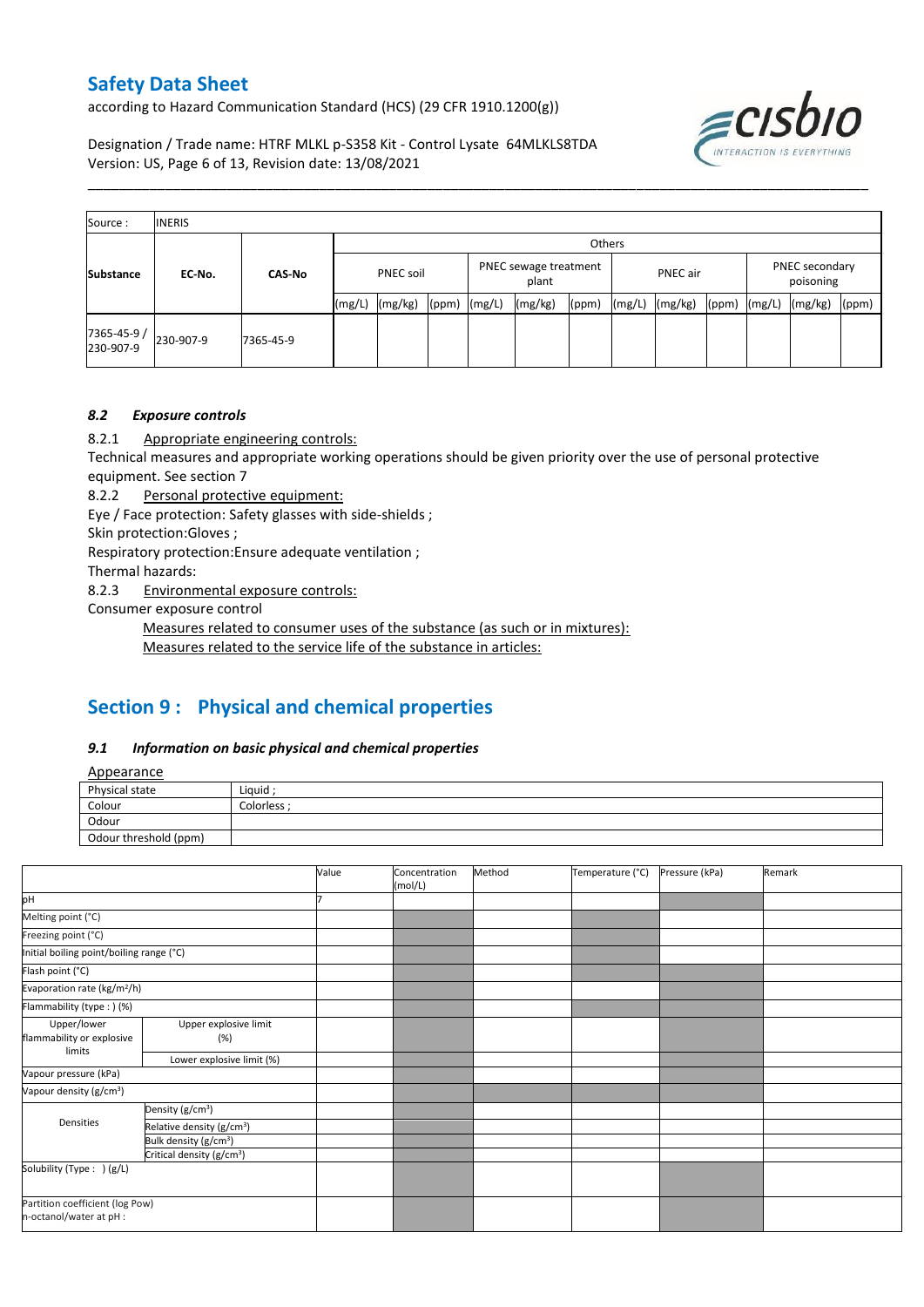according to Hazard Communication Standard (HCS) (29 CFR 1910.1200(g))

Designation / Trade name: HTRF MLKL p-S358 Kit - Control Lysate 64MLKLS8TDA Version: US, Page 7 of 13, Revision date: 13/08/2021



| Auto-ignition temperature (°C)                              |                                 |  |  |  |  |
|-------------------------------------------------------------|---------------------------------|--|--|--|--|
| Decomposition temperature (°C)<br>Decomposition energy : kJ |                                 |  |  |  |  |
| Viscosity                                                   | Viscosity, dynamic (poiseuille) |  |  |  |  |
| Viscosity, cinematic (cm <sup>3</sup> /s)                   |                                 |  |  |  |  |
|                                                             | <b>Explosive properties</b>     |  |  |  |  |
|                                                             | Oxidising properties            |  |  |  |  |

#### *9.2 Other information:*

No other relevant data available

## **Section 10 : Stability and reactivity**

#### *10.1 Reactivity*

This material is considered to be non-reactive under normal use conditions. ;

#### *10.2 Chemical stability*

- *10.3 Possibility of hazardous reactions*
- *10.4 Conditions to avoid:*
- *10.5 Incompatible materials:*

#### *10.6 Hazardous decomposition products:*

Does not decompose when used for intended uses. ;

### **Section 11 : Toxicological information**

Toxicokinetics, metabolism and distribution

#### *11.1 Information on toxicological effects*

#### Substances

**Acute toxicity**

Animal data: Acute oral toxicity:

| Substance name | LD50<br>(mg/kg) | <b>Species</b> | Method | Symptoms / delayed effects | Remark |
|----------------|-----------------|----------------|--------|----------------------------|--------|
| 9002-93-1      | 1800-1800       | Rat            |        |                            |        |

Acute dermal toxicity:

Acute inhalative toxicity: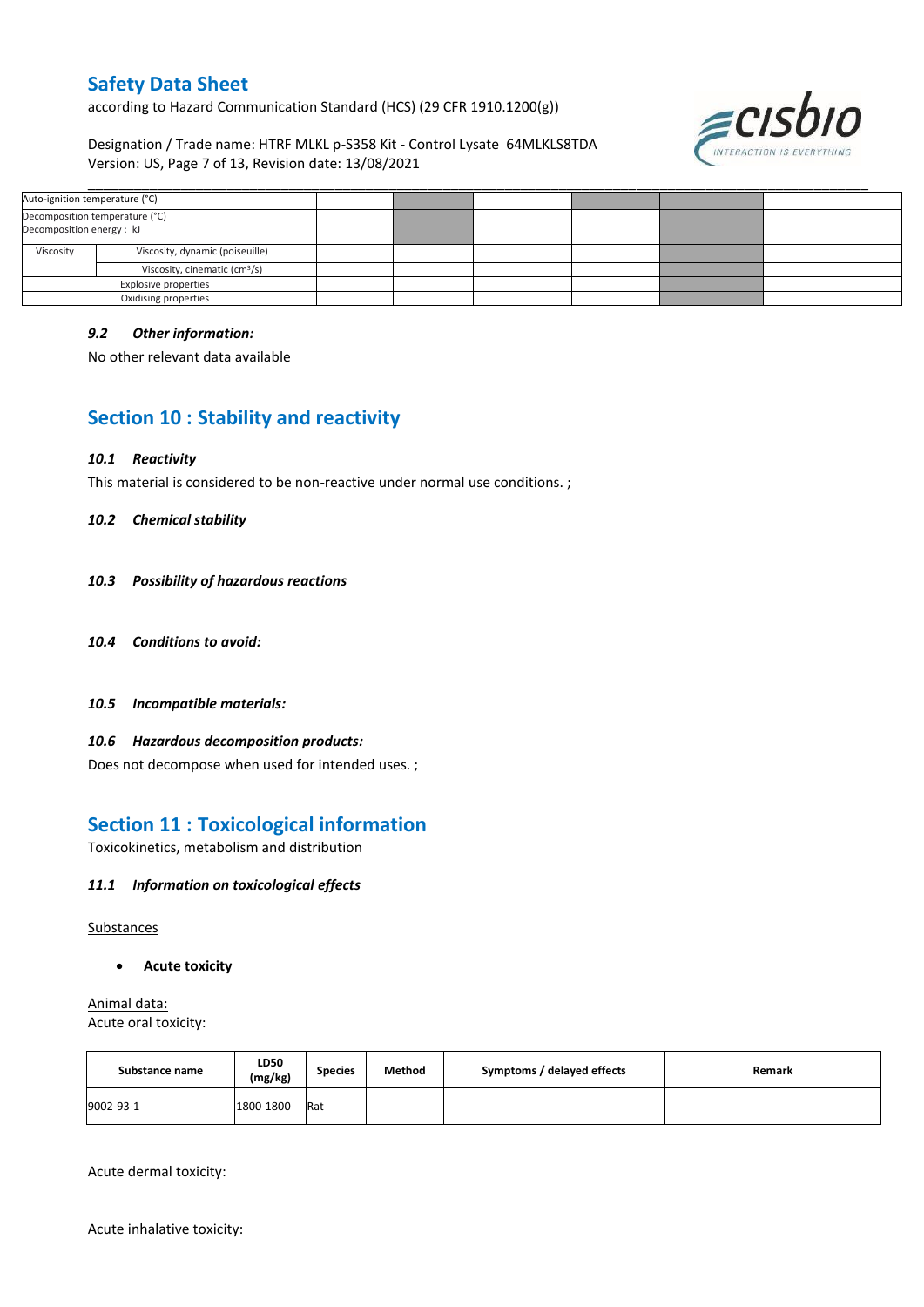according to Hazard Communication Standard (HCS) (29 CFR 1910.1200(g))

Designation / Trade name: HTRF MLKL p-S358 Kit - Control Lysate 64MLKLS8TDA Version: US, Page 8 of 13, Revision date: 13/08/2021



Practical experience / human evidence: Assessment / Classification: General Remark:

### **•** Skin corrosion/irritation

### Animal data:

| Substance name        | <b>Species</b> | Method | Exposure time | Result/evaluation | Score | Remark |
|-----------------------|----------------|--------|---------------|-------------------|-------|--------|
| 9002-93<br><b>سات</b> |                |        |               |                   |       |        |

\_\_\_\_\_\_\_\_\_\_\_\_\_\_\_\_\_\_\_\_\_\_\_\_\_\_\_\_\_\_\_\_\_\_\_\_\_\_\_\_\_\_\_\_\_\_\_\_\_\_\_\_\_\_\_\_\_\_\_\_\_\_\_\_\_\_\_\_\_\_\_\_\_\_\_\_\_\_\_\_\_\_\_\_\_\_\_\_\_\_\_\_\_\_\_\_\_\_\_\_\_

In-vitro skin test method: In-vitro skin test result:

Assessment / Classification:

#### **Eye damage/irritation**

#### Animal data:

| Substance name         | <b>Species</b> | Method | Exposure time | <b>Result/evaluation</b> | Score | Remarl |
|------------------------|----------------|--------|---------------|--------------------------|-------|--------|
| 9002-93-<br><b>سات</b> | Rabbit         |        |               | Eve irritation           |       |        |

In vitro eye test method: In vitro eye test result: Assessment / Classification:

C**MR effects (carcinogenity, mutagenicity and toxicity for reproduction)**

o Germ cell mutagenicity:

Animal data:

Assessment / Classification:

o Carcinogenicity

Practical experience / human evidence: Animal data:

Other information: Assessment / Classification:

o Reproductive toxicity

Practical experience / human evidence: Animal data:

Other information: Assessment / Classification:

Overall assessment on CMR properties: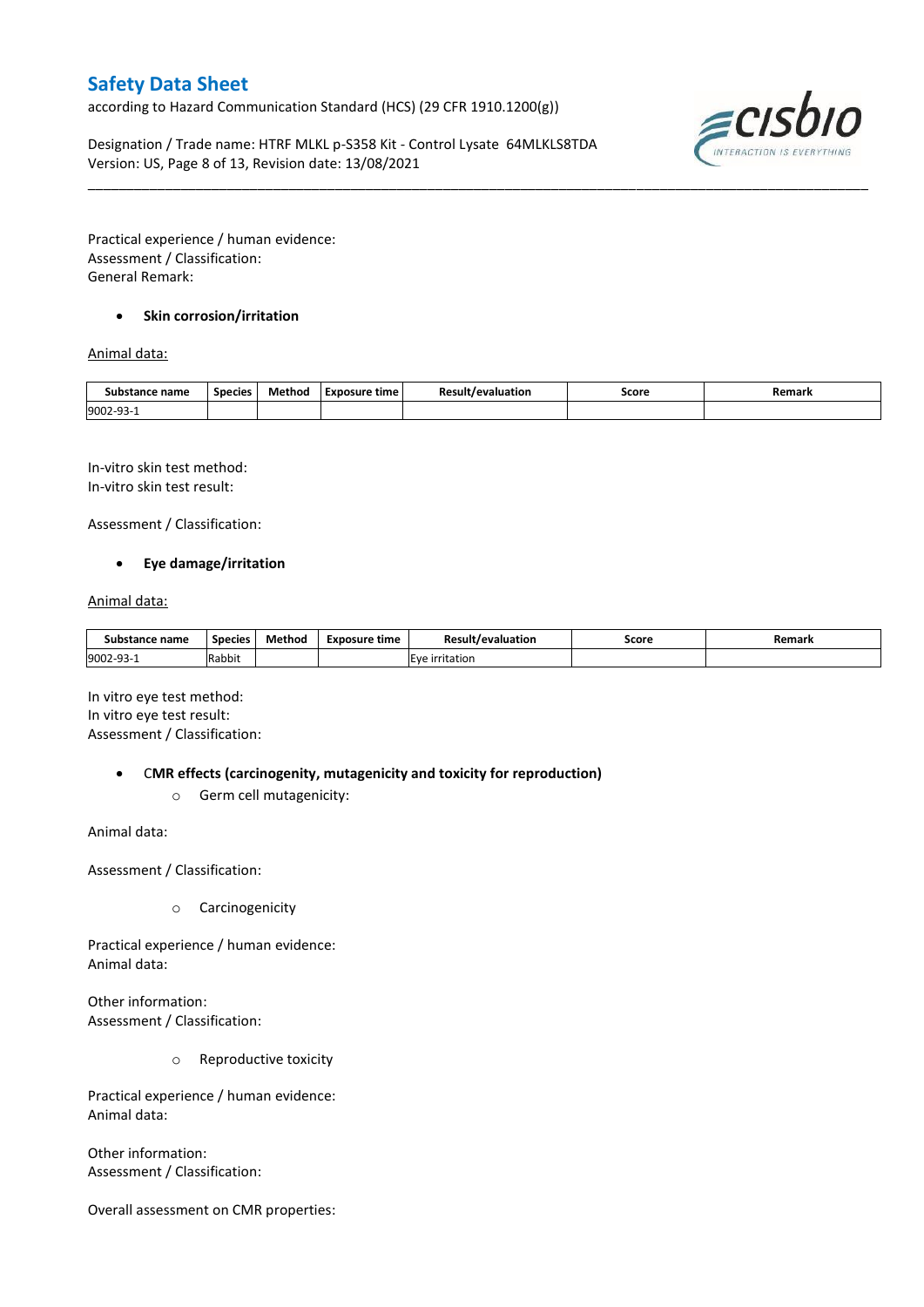according to Hazard Communication Standard (HCS) (29 CFR 1910.1200(g))

Designation / Trade name: HTRF MLKL p-S358 Kit - Control Lysate 64MLKLS8TDA Version: US, Page 9 of 13, Revision date: 13/08/2021

\_\_\_\_\_\_\_\_\_\_\_\_\_\_\_\_\_\_\_\_\_\_\_\_\_\_\_\_\_\_\_\_\_\_\_\_\_\_\_\_\_\_\_\_\_\_\_\_\_\_\_\_\_\_\_\_\_\_\_\_\_\_\_\_\_\_\_\_\_\_\_\_\_\_\_\_\_\_\_\_\_\_\_\_\_\_\_\_\_\_\_\_\_\_\_\_\_\_\_\_\_



- **Specific target organ toxicity (single exposure)**
	- o STOT SE 1 and 2

Animal data:

Other information:

 $O$  STOT SE 3

Practical experience / human evidence:

Other information: Assessment / Classification:

**Specific target organ toxicity (repeated exposure)**

Practical experience / human evidence: Animal data:

Assessment / Classification: Other information

**Aspiration hazard**

Practical experience / human evidence: Experimental data: viscosity data: see SECTION 9. Assessment / Classification: Remark:

11.1.1 Mixtures No toxicological information is available for the mixture itself

### **Section 12 : Ecological information**

In case that test data regarding one endpoint/differentiation exist for the mixture itself, the classification is carried out according to the substance criteria (excluding biodegradation and bioaccumulation). If no test data exist, the criteria for mixture classification has to be used (calculation method) in this case the toxicological data of the ingredients are shown.

### *12.1 Aquatic toxicity:*

Acute (short-term) fish toxicity

| Source:   | Informations relatives à la réglementation VME (France) : ED 984, 07.2012 |           |                       |                       |                  |                                                  |                              |        |        |                       |  |  |
|-----------|---------------------------------------------------------------------------|-----------|-----------------------|-----------------------|------------------|--------------------------------------------------|------------------------------|--------|--------|-----------------------|--|--|
| Substance | EC No.                                                                    | CAS-No    | <b>LC50</b><br>(mg/L) | <b>EC50</b><br>(mg/L) | Test<br>duration | <b>Species</b>                                   | Result/<br><b>Evaluation</b> | Method | Remark | <b>General Remark</b> |  |  |
| 9002-93-1 |                                                                           | 9002-93-1 | 8.9                   |                       |                  | Pimephales<br>96 promelas<br>(fathead<br>minnow) |                              |        |        |                       |  |  |

Chronic (long-term) fish toxicity

Source : Informations relatives à la réglementation VME (France) : ED 984, 07.2012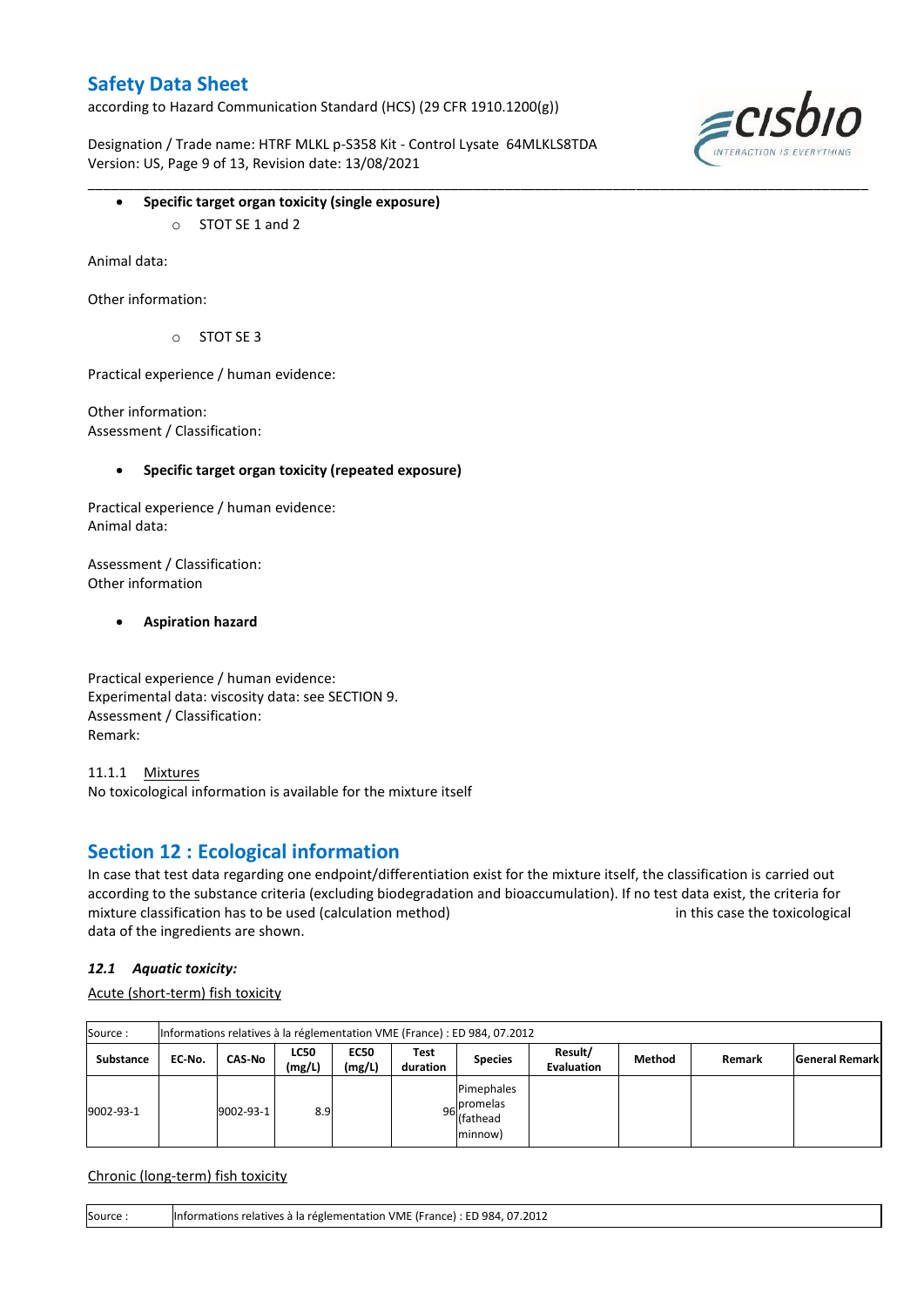according to Hazard Communication Standard (HCS) (29 CFR 1910.1200(g))

Designation / Trade name: HTRF MLKL p-S358 Kit - Control Lysate 64MLKLS8TDA Version: US, Page 10 of 13, Revision date: 13/08/2021



| ≒tance    | EC-No. | <b>CAS-No</b> | NOEC (mg/L) | Test .<br>: duration | Species | Method | Remark | Remark<br>Tenera. |
|-----------|--------|---------------|-------------|----------------------|---------|--------|--------|-------------------|
| 9002-93-3 |        | 9002-93-1     |             |                      |         |        |        |                   |

#### Acute (short-term) toxicity to crustacea

| Informations relatives à la réglementation VME (France) : ED 984, 07.2012<br>Source: |                                                                                                                                                        |  |  |  |  |  |  |  |  |  |  |
|--------------------------------------------------------------------------------------|--------------------------------------------------------------------------------------------------------------------------------------------------------|--|--|--|--|--|--|--|--|--|--|
| <b>Substance</b>                                                                     | Result/<br><b>EC50</b><br>CAS-No<br>Method<br>Test duration<br>EC No.<br>l General Remark l<br><b>Species</b><br>Remark<br>(mg/L)<br><b>Evaluation</b> |  |  |  |  |  |  |  |  |  |  |
| 9002-93-1                                                                            | 26<br>9002-93-1<br>48                                                                                                                                  |  |  |  |  |  |  |  |  |  |  |

#### Chronic (long-term) toxicity to crustacea

| Source:          | Informations relatives à la réglementation VME (France) : ED 984, 07.2012                                             |           |  |  |  |  |  |  |  |  |  |
|------------------|-----------------------------------------------------------------------------------------------------------------------|-----------|--|--|--|--|--|--|--|--|--|
| <b>Substance</b> | NOEC (mg/L)   Test duration<br>Method<br>EC No.<br><b>CAS No</b><br><b>General Remark</b><br><b>Species</b><br>Remark |           |  |  |  |  |  |  |  |  |  |
| 9002-93-1        |                                                                                                                       | 9002-93-1 |  |  |  |  |  |  |  |  |  |

#### Acute (short-term) toxicity to algae and cyanobacteria

| Informations relatives à la réglementation VME (France) : ED 984, 07.2012<br>Source: |                                                                                                                                           |           |  |  |  |  |  |  |  |  |
|--------------------------------------------------------------------------------------|-------------------------------------------------------------------------------------------------------------------------------------------|-----------|--|--|--|--|--|--|--|--|
| <b>Substance</b>                                                                     | Result/<br>EC50 (mg/L) Test duration<br>Method<br>CAS-No<br>l General Remark l<br>EC No.<br><b>Species</b><br>Remark<br><b>Evaluation</b> |           |  |  |  |  |  |  |  |  |
| 9002-93-1                                                                            |                                                                                                                                           | 9002-93-1 |  |  |  |  |  |  |  |  |

#### Toxicity to microorganisms and other aquatic plants / organisms

| Source    | Informations relatives à la réglementation VME (France) : ED 984, 07.2012 |                                                                                        |  |  |  |  |  |  |  |  |  |
|-----------|---------------------------------------------------------------------------|----------------------------------------------------------------------------------------|--|--|--|--|--|--|--|--|--|
| Substance | EC-No.                                                                    | $EC50$ (mg/L)<br>CAS-No<br>Method<br><b>General Remark</b><br><b>Species</b><br>Remark |  |  |  |  |  |  |  |  |  |
| 9002-93-1 |                                                                           | 19002-93-1                                                                             |  |  |  |  |  |  |  |  |  |

Assessment / Classification:

#### *12.2 Persistence and degradability*

Biodegradation:

| Source:          | Informations relatives à la réglementation VME (France) : ED 984, 07.2012 |               |  |                 |       |  |                                                                                      |  |  |  |  |
|------------------|---------------------------------------------------------------------------|---------------|--|-----------------|-------|--|--------------------------------------------------------------------------------------|--|--|--|--|
| <b>Substance</b> | EC-No.                                                                    | <b>Remark</b> |  |                 |       |  |                                                                                      |  |  |  |  |
| 9002-93-1        |                                                                           | 9002-93-1     |  | BOD (% of COD). | 36-36 |  | In accordance with the required<br>stability the product is poorly<br>biodegradable. |  |  |  |  |

### Abiotic Degradation:

| Source:   |        |               |                                            |                                          |      |    |        |        |
|-----------|--------|---------------|--------------------------------------------|------------------------------------------|------|----|--------|--------|
| Substance | EC-No. | <b>CAS-No</b> | <b>Abiotic</b><br>degradation test<br>type | <b>Half-life time Temperature</b><br>(j) | (°C) | рH | Method | Remark |
| 9002-93-1 |        | 9002-93-1     |                                            |                                          |      |    |        |        |

Assessment / Classification:

#### *12.3 Bioaccumulative potential*

Bioconcentration factor (BCF):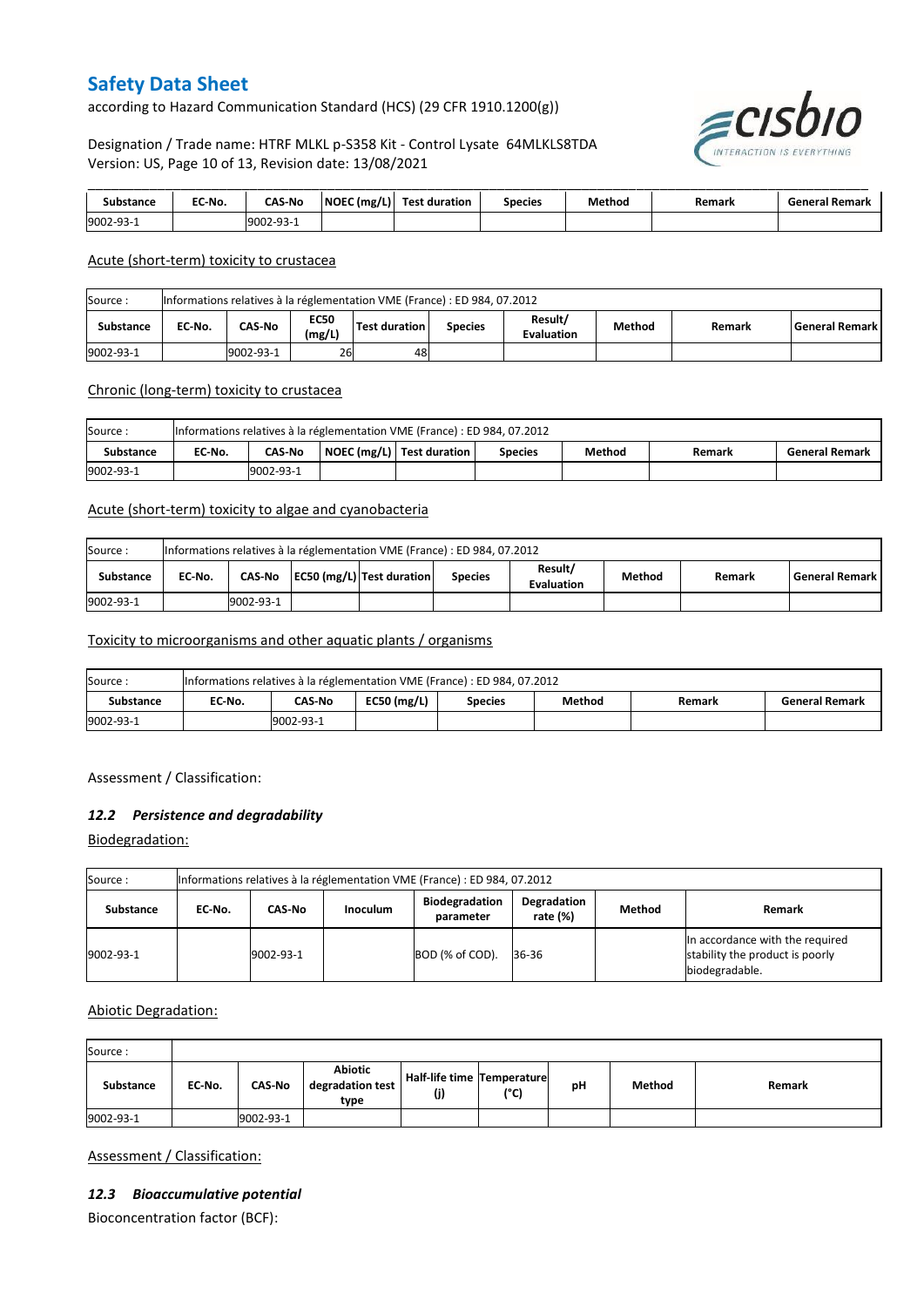according to Hazard Communication Standard (HCS) (29 CFR 1910.1200(g))

 $\epsilon$ CISI INTERACTION IS EVERYTHING

### Designation / Trade name: HTRF MLKL p-S358 Kit - Control Lysate 64MLKLS8TDA Version: US, Page 11 of 13, Revision date: 13/08/2021

| Source:   |        |               |                |        |        |        |
|-----------|--------|---------------|----------------|--------|--------|--------|
| Substance | EC-No. | <b>CAS-No</b> | <b>Species</b> | Result | Method | Remark |
| 9002-93-1 |        | 9002-93-1     |                |        |        |        |

\_\_\_\_\_\_\_\_\_\_\_\_\_\_\_\_\_\_\_\_\_\_\_\_\_\_\_\_\_\_\_\_\_\_\_\_\_\_\_\_\_\_\_\_\_\_\_\_\_\_\_\_\_\_\_\_\_\_\_\_\_\_\_\_\_\_\_\_\_\_\_\_\_\_\_\_\_\_\_\_\_\_\_\_\_\_\_\_\_\_\_\_\_\_\_\_\_\_\_\_\_

#### *12.4 Mobility in soil*

| Source:   |       |                 |                            |                          |                                        |         |                                         |                                                   |                                          |        |        |
|-----------|-------|-----------------|----------------------------|--------------------------|----------------------------------------|---------|-----------------------------------------|---------------------------------------------------|------------------------------------------|--------|--------|
| Substance | EC n° |                 | <b>CAS n° Distribution</b> | <b>Transport</b><br>type | Henry's law<br>constant<br>(Pa.m3/mol) | Log KOC | <b>Half-life</b><br>time in<br>soil (j) | <b>Half-life</b><br>time in<br>fresh<br>water (j) | Half-life<br>time in<br>sea water<br>(j) | Method | Remark |
| 9002-93-1 |       | 9002-<br>$93-1$ |                            |                          |                                        |         |                                         |                                                   |                                          |        |        |

#### *12.5 Results of PBT and vPvB assessment*

#### *12.6 Other adverse effects:*

Additional ecotoxicological information:

## **Section 13 : Disposal considerations**

#### *13.1 Waste treatment methods*

Waste treatment options: Dispose of waste according to applicable legislation. ;

Other disposal recommendations: Additional information:

## **Section 14 : Transport information**

#### ADR/RID/AND/IMDG/IATA

| UN No.                     |  |
|----------------------------|--|
| UN Proper shipping name    |  |
| Transport hazard class(es) |  |
| Hazard label(s)            |  |
|                            |  |
| Packing group              |  |

### *Transport in bulk according to Annex II of MARPOL 73/78 and the IBC Code*

| Land transport (ADR/RID)                               |                                                  |  |  |
|--------------------------------------------------------|--------------------------------------------------|--|--|
| Classification code ADR:                               | Special Provisions for ADR/RID:                  |  |  |
| Limited quantities for ADR/RID:                        | <b>Excepted Quantities for ADR/RID:</b>          |  |  |
| Packing Instructions for ADR/RID:                      |                                                  |  |  |
| Special packing provisions for ADR/RID:                |                                                  |  |  |
| Mixed packing provisions:                              | Portable tanks and bulk containers Instructions: |  |  |
| Portable tanks and bulk containers Special Provisions: |                                                  |  |  |
| <b>ADR Tank Code:</b>                                  | ADR Tank special provisions:                     |  |  |
| Vehicle for tank carriage:                             | Special provisions for carriage Packages:        |  |  |
|                                                        |                                                  |  |  |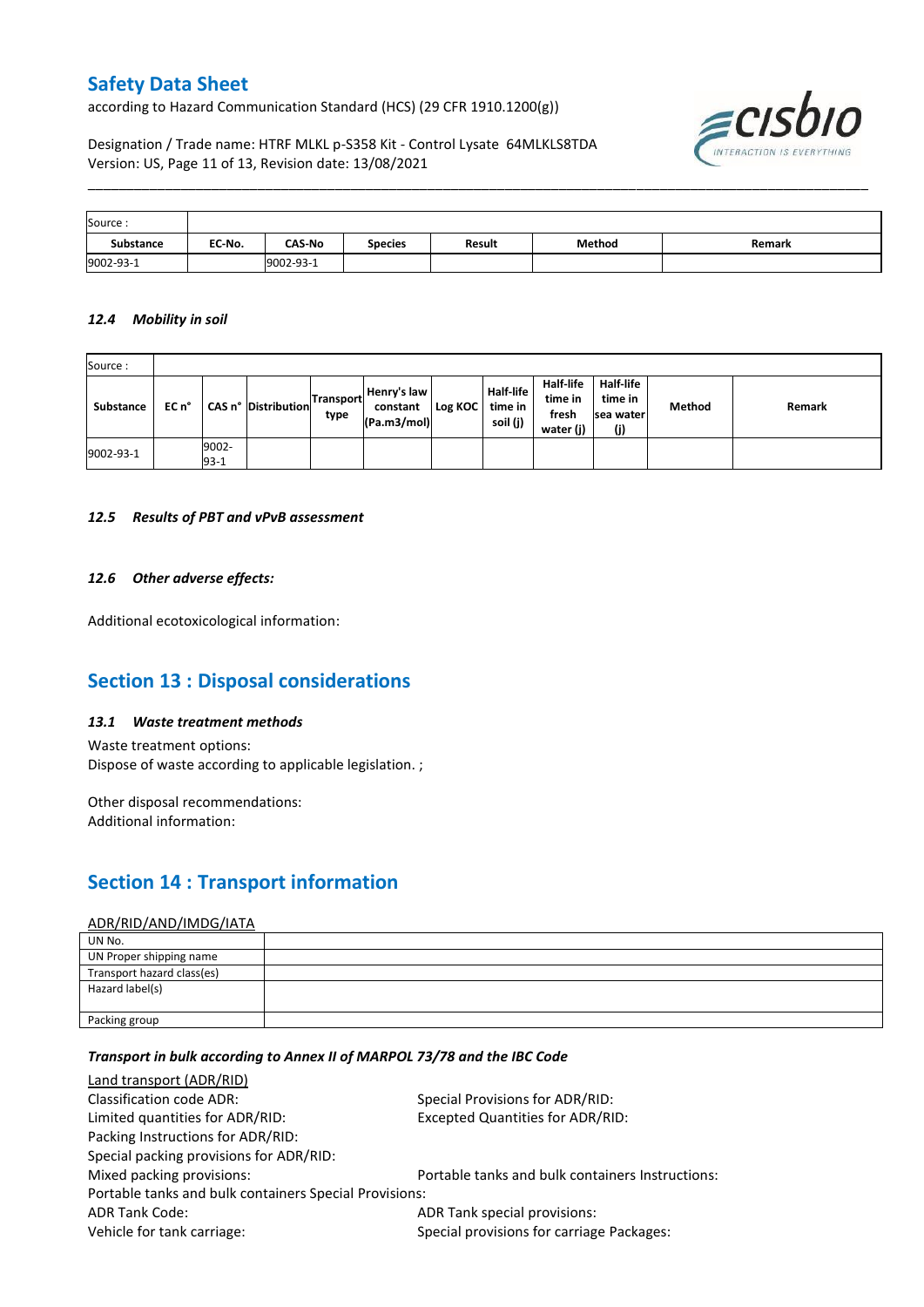according to Hazard Communication Standard (HCS) (29 CFR 1910.1200(g))

Designation / Trade name: HTRF MLKL p-S358 Kit - Control Lysate 64MLKLS8TDA Version: US, Page 12 of 13, Revision date: 13/08/2021



\_\_\_\_\_\_\_\_\_\_\_\_\_\_\_\_\_\_\_\_\_\_\_\_\_\_\_\_\_\_\_\_\_\_\_\_\_\_\_\_\_\_\_\_\_\_\_\_\_\_\_\_\_\_\_\_\_\_\_\_\_\_\_\_\_\_\_\_\_\_\_\_\_\_\_\_\_\_\_\_\_\_\_\_\_\_\_\_\_\_\_\_\_\_\_\_\_\_\_\_\_ Special provisions for carriage Bulk: Special provisions for carriage for loading, unloading and handling: Special Provisions for carriage Operation: Hazard identification No: Transport category (Tunnel restriction code):

| Sea transport (IMDG)                                                   |                                     |  |  |
|------------------------------------------------------------------------|-------------------------------------|--|--|
| Marine Pollutant:                                                      | Subsidiary risk(s) for IMDG:        |  |  |
| Packing provisions for IMDG:                                           | Limited quantities for IMDG:        |  |  |
| Packing instructions for IMDG:                                         | <b>IBC</b> Instructions:            |  |  |
| <b>IBC Provisions:</b>                                                 | <b>IMO</b> tank instructions:       |  |  |
| UN tank instructions:                                                  | Tanks and bulk Provisions:          |  |  |
| EmS:                                                                   | Stowage and segregation for IMDG:   |  |  |
| Properties and observations:                                           |                                     |  |  |
| Inland waterway transport (ADN)                                        |                                     |  |  |
| <b>Classification Code ADN:</b>                                        | <b>Special Provisions ADN:</b>      |  |  |
| Limited quantities ADN:                                                | <b>Excepted quantities ADN:</b>     |  |  |
| Carriage permitted:                                                    | Equipment required:                 |  |  |
| Provisions concerning loading and unloading:                           |                                     |  |  |
| Provisions concerning carriage:                                        | Number of blue cones/lights:        |  |  |
| Remark:                                                                |                                     |  |  |
| Air transport (ICAO-TI / IATA-DGR)                                     |                                     |  |  |
| Subsidiary risk for IATA:                                              | Excepted quantity for IATA:         |  |  |
| Passenger and Cargo Aircraft Limited Quantities Packing Instructions:  |                                     |  |  |
| Passenger and Cargo Aircraft Limited Quantities Maximal Net Quantity : |                                     |  |  |
| Passenger and Cargo Aircraft Packaging Instructions :                  |                                     |  |  |
| Passenger and Cargo Aircraft Maximal Net Quantity :                    |                                     |  |  |
| Cargo Aircraft only Packaging Instructions :                           |                                     |  |  |
| Cargo Aircraft only Maximal Net Quantity:                              |                                     |  |  |
| ERG code:                                                              | <b>Special Provisions for IATA:</b> |  |  |

## **Section 15 : Regulatory information**

#### *15.1 Safety, health and environmental regulations/legislation specific for the substance or mixture*

#### *15.2 Chemical Safety Assessment:*

For the following substances of this mixture a chemical safety assessment has been carried out :

## **Section 16 : Other information**

#### *16.1 Indication of changes*

Date of the previous version:12/08/2021 Modifications:

- *16.2 Abbreviations and acronyms:*
- *16.3 Key literature references and sources for data*
- *16.4 Classification for mixtures and used evaluation method according to Hazard Communication Standard (HCS) (29 CFR 1910.1200(g):*

See SECTION 2.1 (classification).